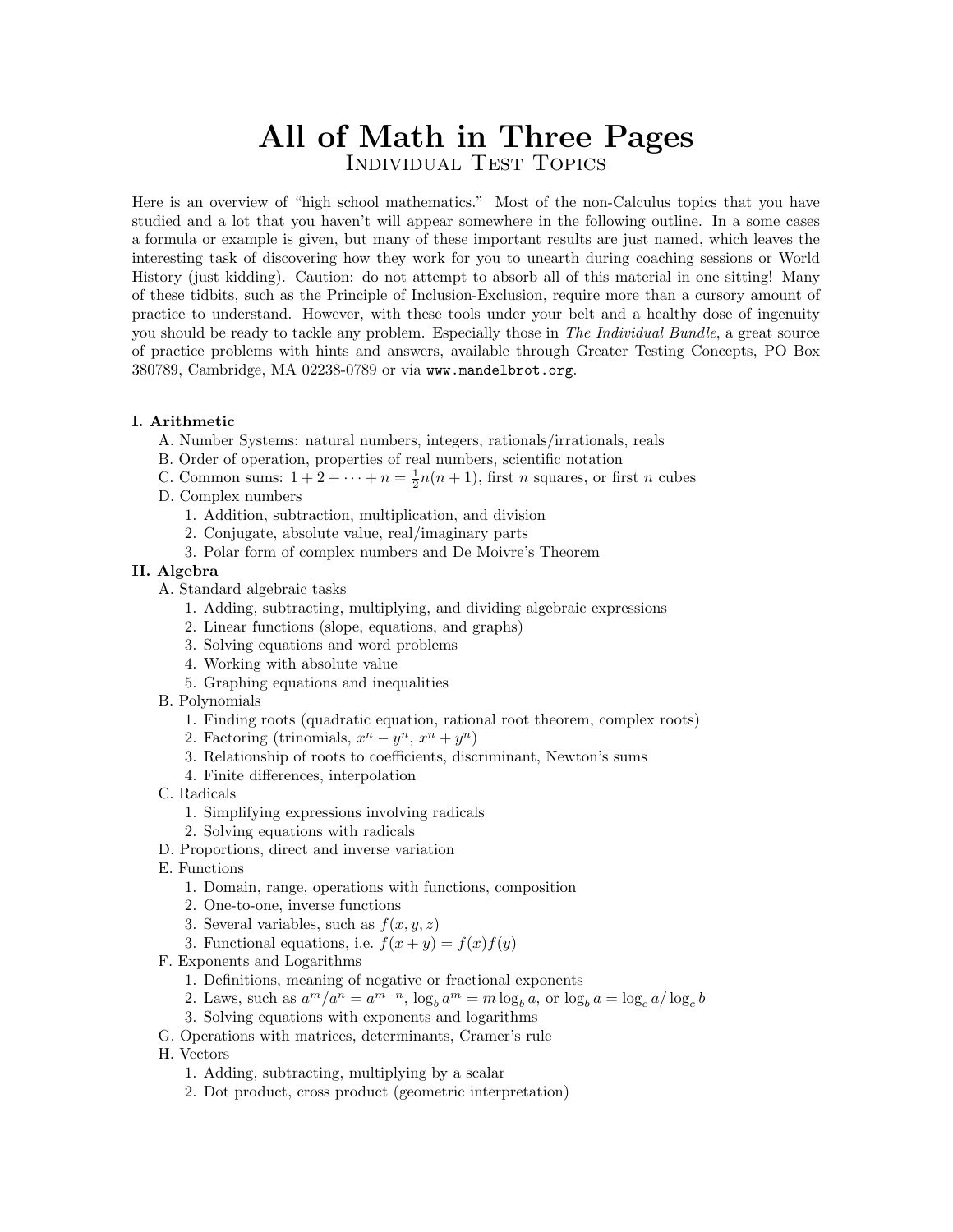#### **III. Geometry**

- A. Fundamentals
	- 1. Points, lines, planes, distance, intersection
	- 2. Acute, right, obtuse, vertical, complementary, supplementary angles
	- 3. Perpendicular/parallel lines, theorems on transversals
	- 4. Triangle, isosceles, equilateral, bisectors
	- 5. Quadrilateral, rectangle, square, parallelogram, rhombus, trapezoid
- B. Triangle terminology and notation
	- 1. Side lengths of  $\triangle ABC$  are usually  $BC = a$ ,  $AC = b$ , and  $AB = c$
	- 2. Angles of  $\triangle ABC$  are often  $m\angle A = \alpha$ ,  $m\angle B = \beta$ , and  $m\angle C = \gamma$
	- 3. Perimeter is *p*, semiperimeter is  $s = \frac{1}{2}p$ , altitude is *h*
	- 4. Inradius is *r*, circumradius is *R*, area is *K*
	- 5. Centroid is *G*, incenter is *I*, circumcenter is *O*, orthocenter is *H*
- C. Triangles
	- 1. Conditions for congruence/similarity, proportions
	- 2. Area formulas:  $K = \frac{1}{2}bh$ ,  $K = \frac{1}{2}ab\sin C$ ,  $K = rs$ ,  $K = abc/4R$
	- 3. Hero's formula  $K = \sqrt{s(s-a)(s-b)(s-c)}$
	- 4. How to find lengths of inradius, circumradius, altitude, median, or angle bisector
	- 5. Ratio in which *G*, *H*, and *I* divide median, altitude, and angle bisector
	- 6. Standard results: Pythagorean Theorem, Angle Bisector Theorem
	- 7. Classic results: Ceva's Theorem, Stewart's Theorem, Nine-Point Circle

D. Circles

- 1. Radius, diameter, circumference, area, sector, arc, chord, tangent, secant
- 2. Relationships between central angles, inscribed angles, and intercepted arcs
- 3. Power of a point theorem for chords, secants, and tangents
- 4. Cyclic quadrilaterals
	- a. Requirements which ensure that four points lie on a circle
	- b. Ptolemy's Theorem, Bramhagupta's formula for area
- E. Transformations: rotations, translations, reflections, and dilations
- F. Polygons: perimeter, area, angle measures, regular polygons
- G. Analytic geometry
	- 1. Midpoint/distance formulas, slopes of parallel or perpendicular lines
	- 2. Conic sections: parabolas, circles, ellipses, hyperbolas
		- a. Terminology (focus, directrix, axes, vertices, center, asymptotes)
		- b. Relationship between equations and graphs
		- c. Geometry of conic sections
	- 3. Finding points of intersection of curves, conditions for tangency

4. Lattice points, area of polygon given coordinates, Pick's theorem

- H. Solid geometry
	- 1. Parallel/skew lines, parallel/perpendicular planes, dihedral angles
	- 2. Formulas for boxes, spheres, pyramids, cones, cylinders, and frustums

#### **IV. Trigonometry**

- A. Degrees/radians, quadrants, definition of trig functions via the unit circle
- B. Finding values of other trig functions of a given angle from one of them
- C. Sine, cosine, and tangent in a right triangle, use in word problems
- D. Law of Cosines, Extended Law of Sines, solving general triangles
- E. Identities

1. Basic:  $\sin^2 x + \cos^2 x = 1$ ,  $\cot x / \cos x = \csc x$ 

- 2. Double angle formulas, i.e.  $\cos 2x = 1 2\sin^2 x$
- 3. Half angle formulas, such as  $\tan\left(\frac{x}{2}\right) = \left(1 \cos x\right) / \sin x$
- 4. Angle addition/subtraction formulas for sine, cosine, and tangent
- 5. Special values, such as  $\sin 15^\circ = \frac{1}{4}(\sqrt{6} \sqrt{2})$
- F. Solving trig equations, for instance  $\cos(3\theta + 30^\circ) = \frac{\sqrt{3}}{2}$